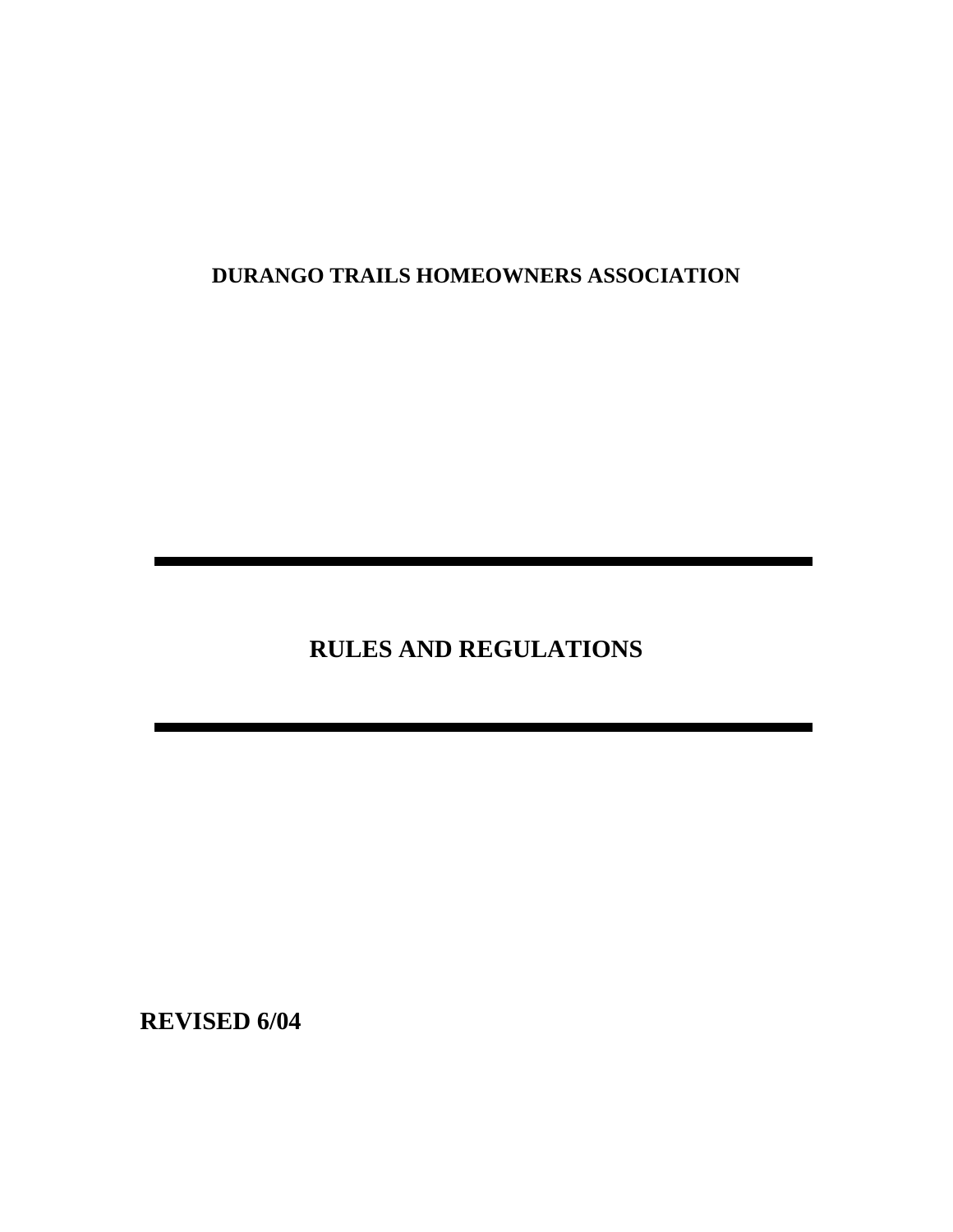### **PREAMBLE**

The nature of association living requires a higher degree of cooperation and thoughtfulness among residents than is customary in individual house neighborhoods. It should be the desire of all residents to maintain an attractive, congenial and pleasant living environment that protects the health safety and welfare of all residents and owners. Self-government of this community requires mature acceptance of restraints on our individual desires and lifestyles.

The Board of Directors of Durango Trails Homeowners Association (the "Association") is, by the governing documents, the Declaration of Covenants, Conditions and Restrictions, (the "CC&R's"), Bylaws, Articles of Incorporation and these RULES AND REGULATIONS vested, empowered, and charged with the duty, responsibility, and authority, to adopt and enforce RULES AND REGULATIONS governing the conduct of all persons living in, or visiting the Durango Trails Community (the "Community").

The following RULES AND REGULATIONS are adopted to protect property values, to keep the Owner's investment secure, and to ensure that all members of the Association shall have a safe and pleasant environment in which to live. Any violation of the Rules and Regulations will make the property owner subject to an assessment.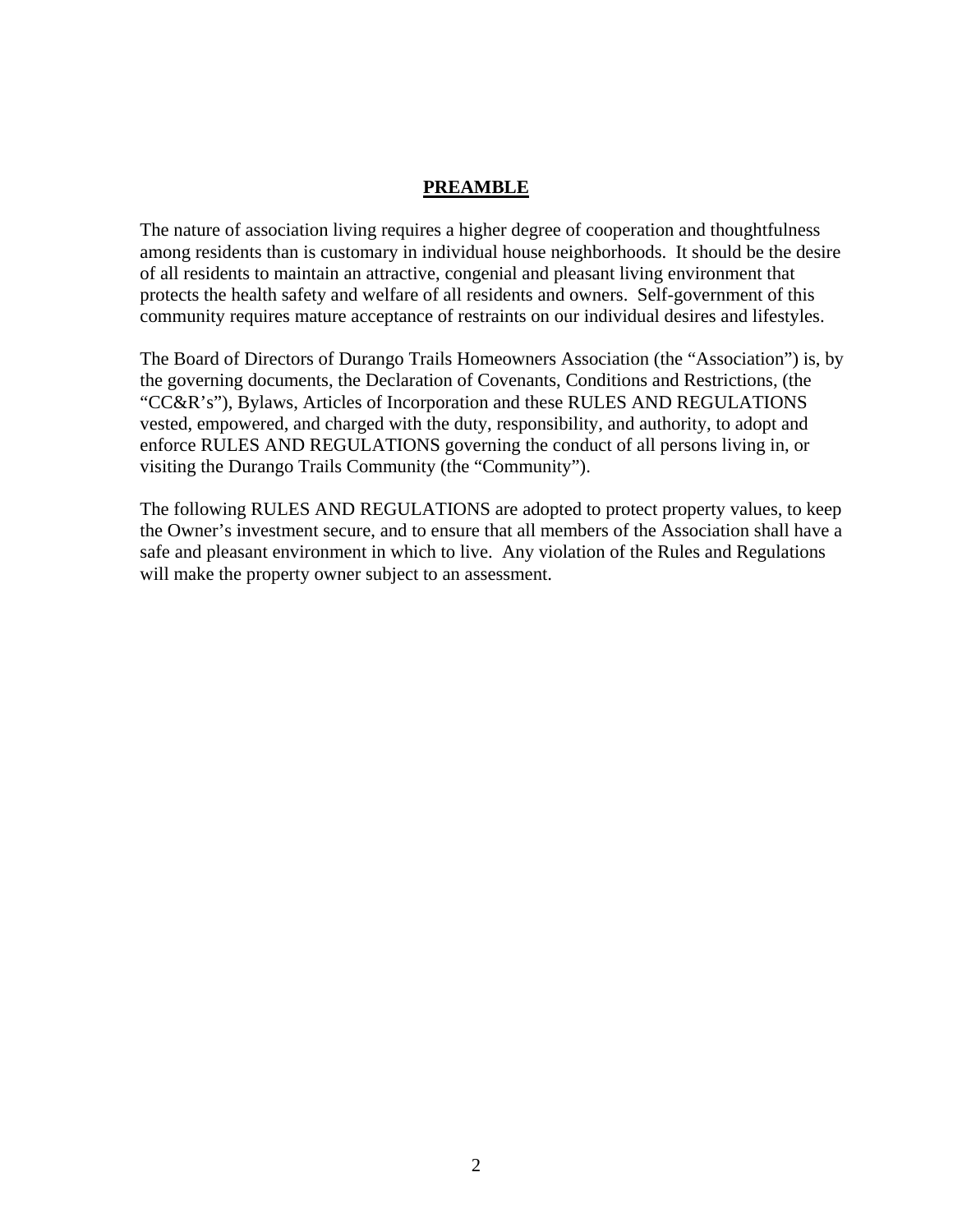# **TABLE OF CONTENTS**

| <b>RULE</b>    |                                                                                                                                                | <b>PAGE</b>    |
|----------------|------------------------------------------------------------------------------------------------------------------------------------------------|----------------|
| $\mathbf{1}$   | <b>OWNERS RESPONSIBILITY</b>                                                                                                                   | 4              |
| $\overline{2}$ | <b>OCCUPANCY</b>                                                                                                                               | $\overline{4}$ |
| 3              | <b>BUILDINGS AND GROUND</b><br><b>Buildings and Landscape</b><br>Common Area<br>Landscaping<br>Modifications of Building Exteriors and Grounds | 5              |
| 4              | <b>STREETS AND PARKING AREAS</b><br><b>Street Use and Restrictions</b><br>Parking<br><b>RV</b> Parking                                         | 7              |
| 5              | <b>PETS</b><br>General<br><b>Control of Pets</b>                                                                                               | 10             |
| 6              | <b>SIGNS</b>                                                                                                                                   | 11             |
| 7              | <b>ASSESSMENTS</b>                                                                                                                             | 11             |
| 8              | <b>GENERAL</b><br><b>Refuse Control</b><br>General                                                                                             | 12             |
| 9              | RECREATIONAL FACILITIES - GENERAL                                                                                                              | 13             |
| 10             | POOL AND SPA REGULATIONS<br>10.1 General<br>10.2 Rules                                                                                         | 13             |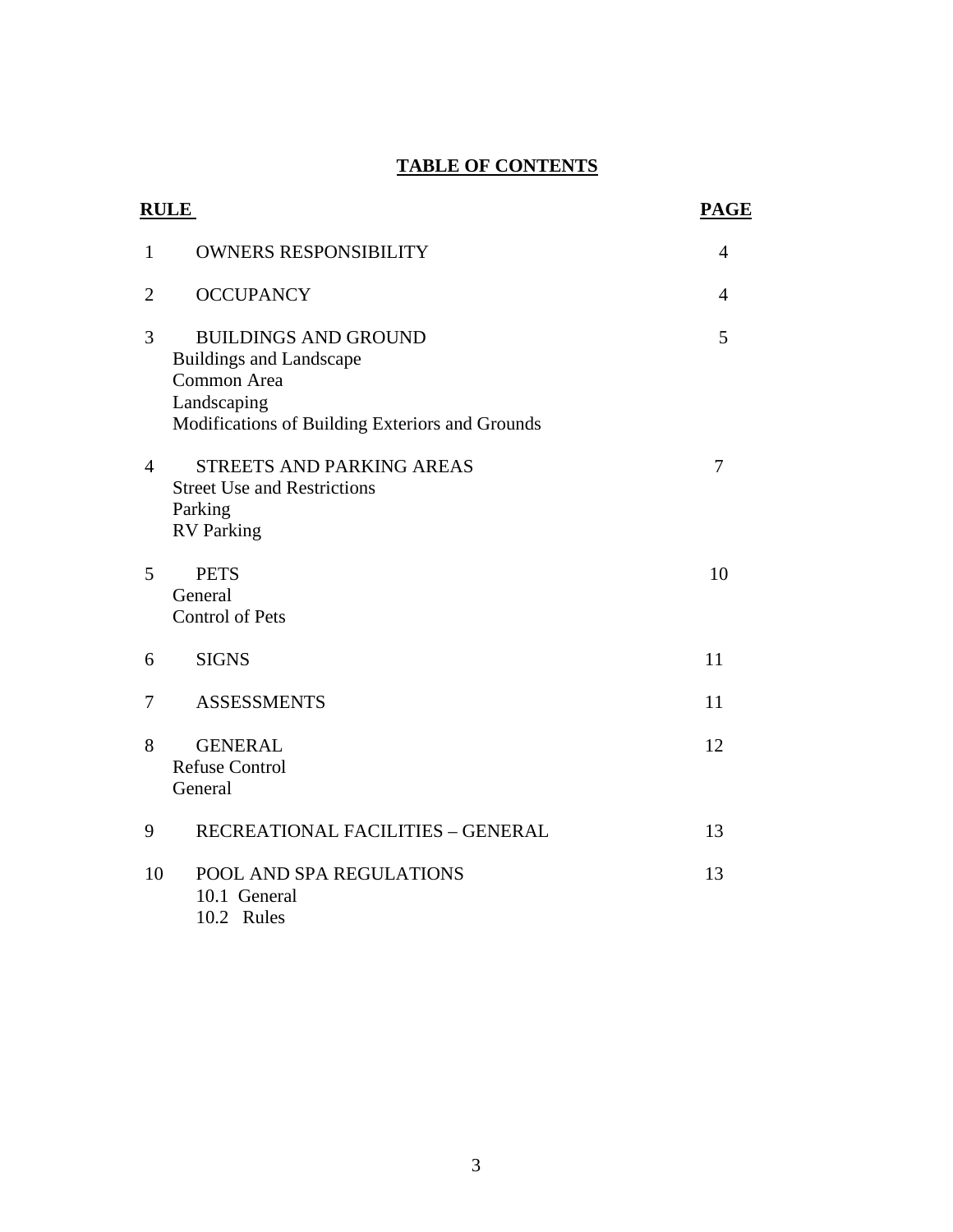#### OWNER'S RESPONSIBILITIES

- 1.1 It is the homeowner's responsibility to see that all tenants, guests, and persons inhabiting their Unit are in compliance with the Rules and Regulations of the Association as adopted in the governing Declaration of Covenants, Conditions, and Restrictions and as adopted in the following Rules and Regulations.
	- a. The homeowner will be held directly responsible for such persons and for any damage to Association property that they might cause. Damage assessments will be based on cost of repairs or replacement and labor for actual cleaning and/or repair of facilities.
	- b. These Rules and Regulations do not supersede the Bylaws and/or Covenants, Conditions, and Restrictions.
	- c. Each owner shall at his own expense keep his Lot and its equipment and appurtenances in good order, condition and repair and in a clean and sanitary condition.
	- d. The Association requires that a copy of every lease contain an acknowledgement by the tenant that he has received the Rules and Regulations and will abide by the same. The Board reserves the right, upon request, to examine any lease for its conformity to the CC&Rs.

### RULE 2

### **OCCUPANCY**

- 2.1
- a. Occupancy use is limited solely to residential purposes and no commercial activity or business of any kind shall be conducted from any portion of the residence, including all Common Areas and community facilities.
- b. Occupancy under a license or rental agreement shall not constitute membership in the Durango Trails Homeowners Association but does bind occupant to comply with the By-Laws, CC&R's and Rules and Regulations.
- c. No sub-tenancy of any kind shall be allowed or permitted.
- d. A resident shall be defined as any person who spends time and parks in the Community more than three (3) days per week, whether or not they pay to live in Durango Trails.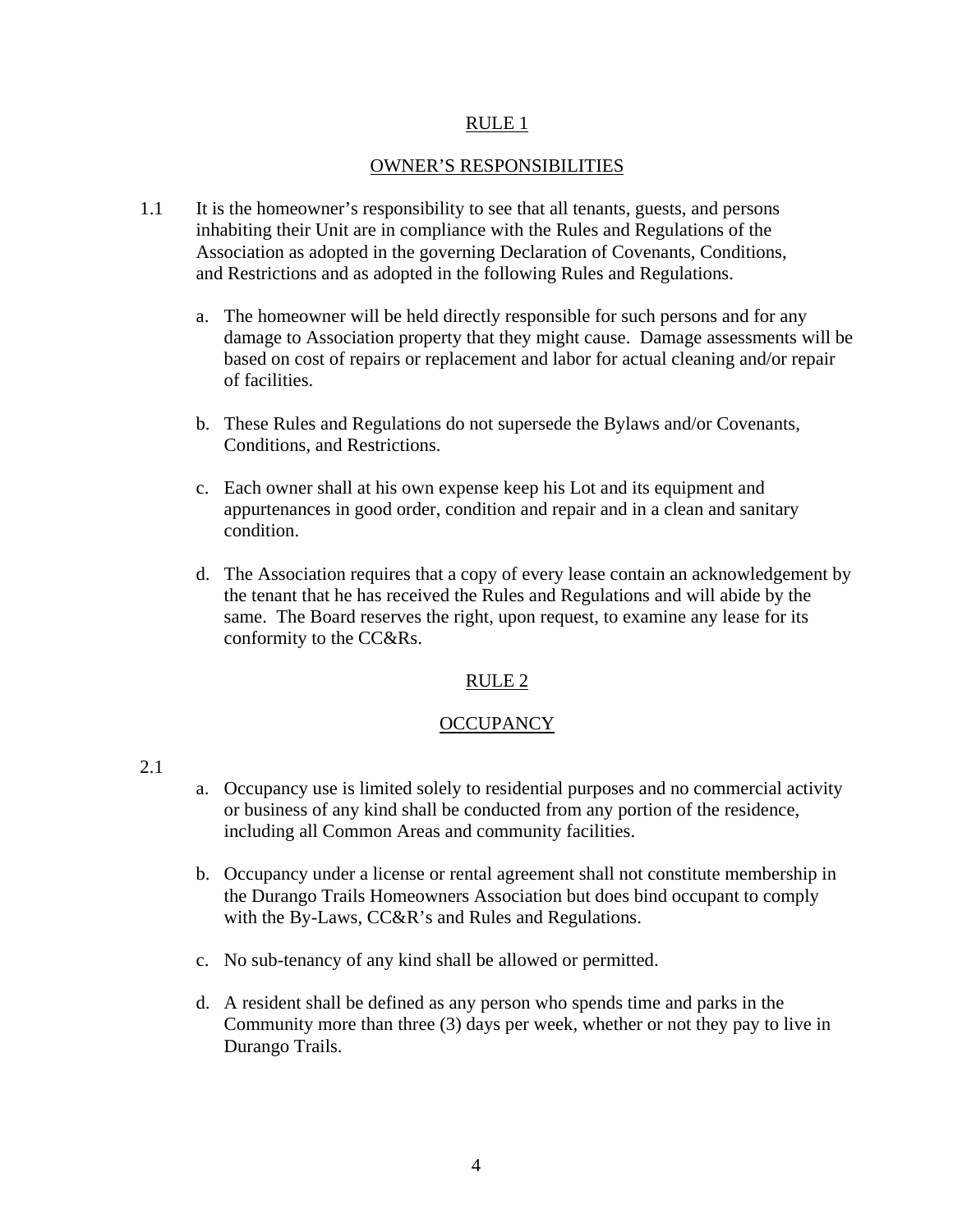- e. No homeowner and/or occupant shall interfere with the enjoyment, comfort, rights or convenience of any other homeowner and/or occupant.
- f. No overnight, temporary or permanent occupancy within any motorhome, recreational vehicle, camper or trailer shall be allowed on any portion of the Community.
- g. No garage, shed, tent, trailer or temporary structure of any kind shall be permitted for any purpose, except for use related to construction and/or repairs (with written Board approval). Garage sales or related type sales shall not be permitted without written permission from the Board of Directors.

### BUILDINGS AND GROUNDS

### 3.1 Buildings & Landscape

- a. Each owner shall maintain his entire lot in a neat and orderly condition. No rubbish, weeds, debris or unsightly objects shall be placed or allowed to accumulate on a lot. This includes gravel, sand, concrete blocks or other construction material placed on the curb, street, sidewalk, etc.
- b. There shall be no household furniture or appliances used or stored on front entryway or patio areas. Patio furniture and furniture appropriate for outside use is permitted.
- c. No garbage, trash, junk, motorcycles, bicycles, toys, clotheslines, auto parts, bathing suits, towels, or anything that creates an unkempt or cluttered appearance is permitted in the front entryway or patio areas.
- d. Trash containers are to be maintained so that there is no visibility from the neighboring property except for days of collection.

### 3.2 Common Area

a. No activity is permitted which would damage or deface the grounds, walkways, and improvements in the Common Areas. This includes the destruction of grass, shrubs, trees, sprinklers, light fixtures, walls, and other improvements, landscaping and structures.

Individuals who are responsible for such damage to Association property will be expected to fully reimburse the Association for all expenses incurred in the replacement or restoration of damaged items. Homeowners will be held responsible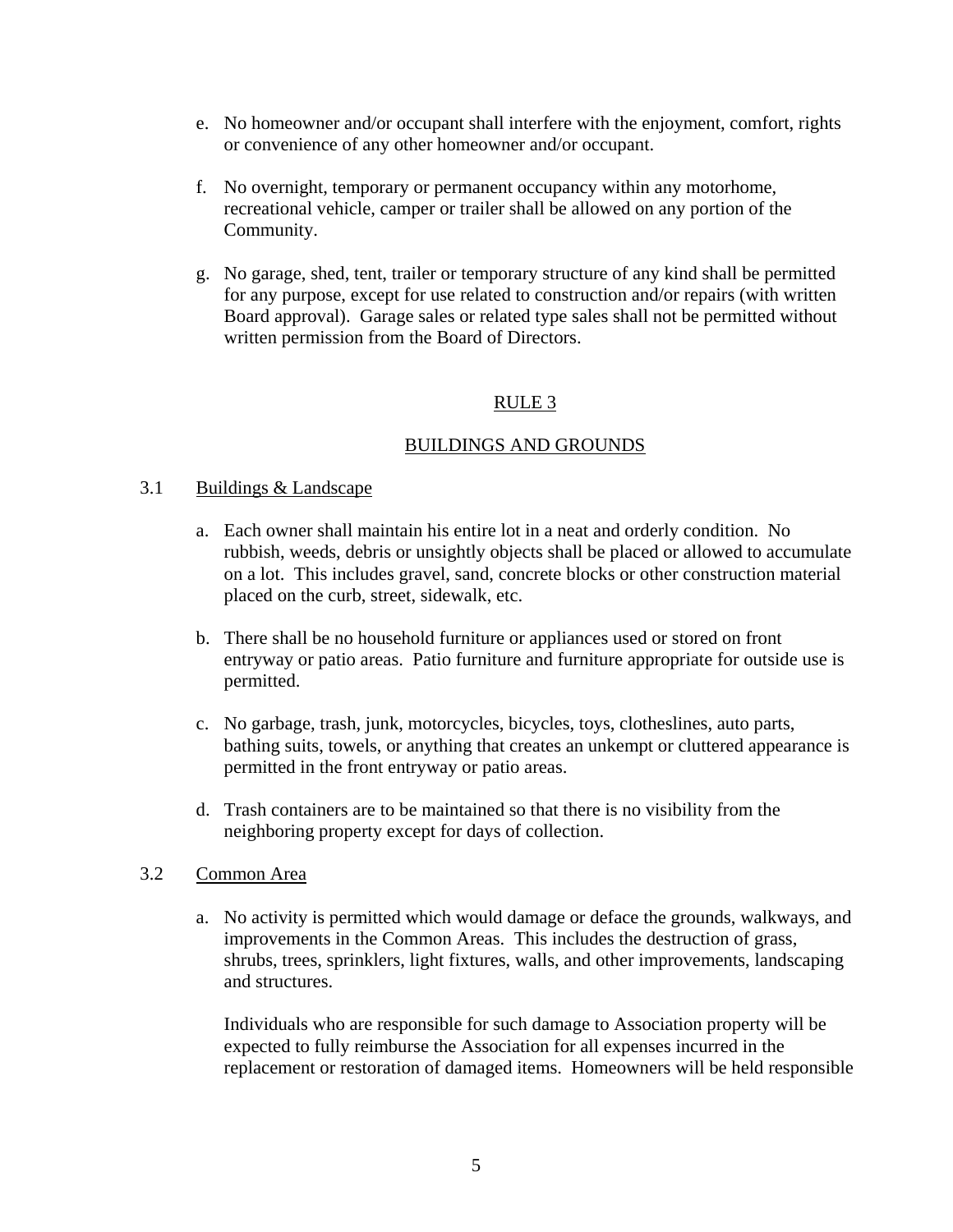for the actions of their guests/tenants and will receive a damage assessment for their guests'/tenants' violations of the Association's governing documents.

- b. No one is allowed to play in Common Areas where flowerbeds and shrubs are growing. There will be no ball throwing or bouncing of balls off roofs, shingles or buildings.
- c. No littering allowed in the Common Areas.
- e. No motorized vehicles, horses, bicycles, skateboards, roller skates or the like are allowed on sidewalks or lawns.
- f. Feeding animals in the Common Area is not allowed. This also includes feeding the wild birds.
- g. Report promptly any damage or problems in the Common Areas to Management. This includes, but is not limited to, broken sprinklers, leaky roofs, broken stairs, and other items that may cause immediate harm or damage to persons or property.
- 3.3 Landscaping
	- a. The Durango Trails Homeowners Association shall maintain all Common Area landscaping.
	- b. All landscaping, trees and shrubbery in the Common Areas shall be placed and maintained by the Durango Trails Homeowners Association.
	- c. The Board of Directors shall make all decisions regarding the extent, type, design and general appearance of common area lawns and landscaping. AT THE DISCRETION OF THE BOARD OF DIRECTORS, ALL UNAUTHORIZED TREES, SHRUBS, AND PLANTS SHALL BE REMOVED.
	- d. No homeowner/tenant shall disturb or dictate work to any contractor of the Association. All complaints and concerns must be put in writing and forwarded to the management company.

### 3.4 Modification of Building Exteriors and Grounds

- a. No alteration, structural improvement modification, addition or change in the exterior design or finish of any building or landscape shall be commenced without prior written approval of either the Board of Directors or the Architectural Review Committee.
- b. Any such unauthorized changes or alterations shall be restored to the original condition, common scheme or design by the direction of the Board of Directors and at the expense of the homeowner.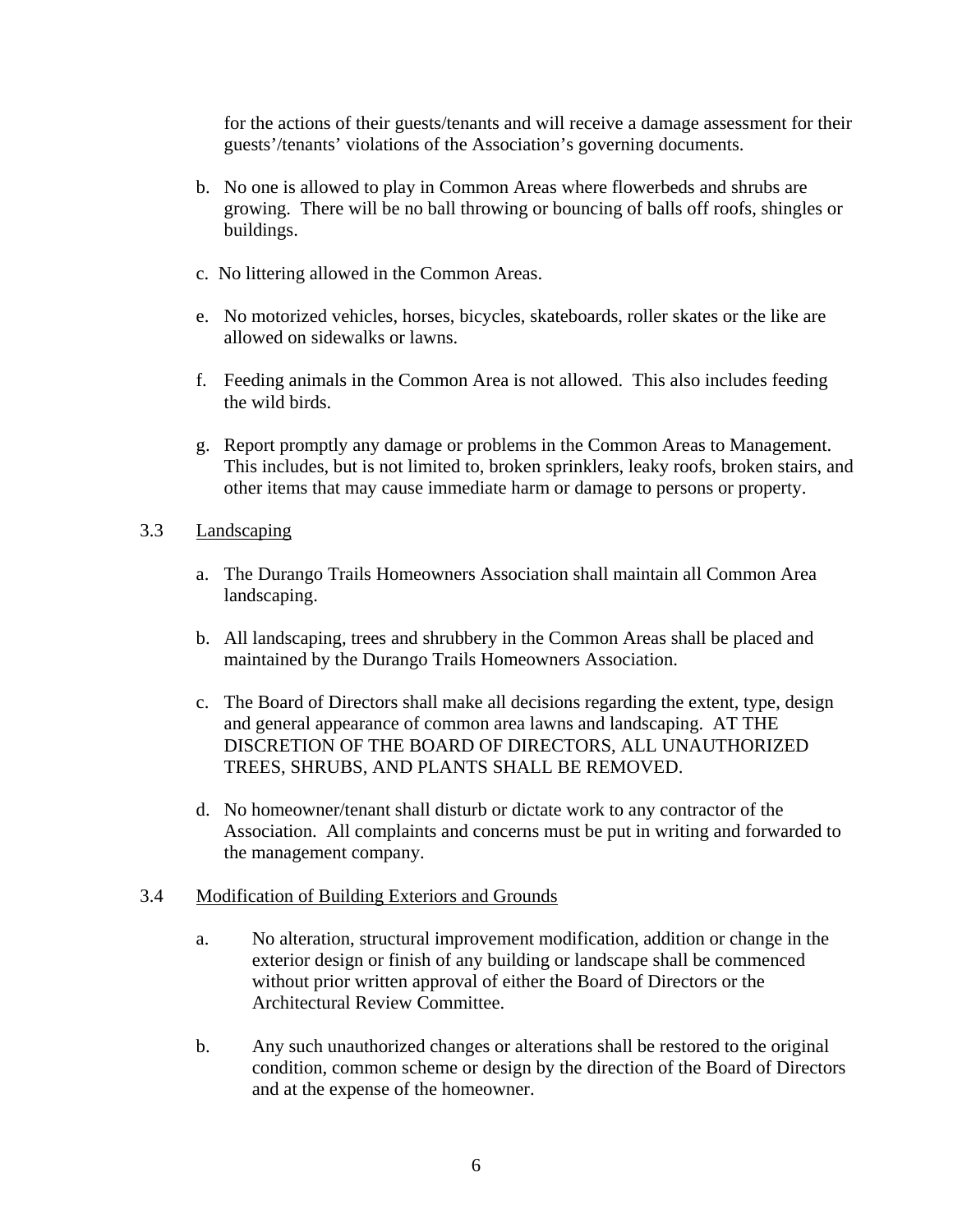- c. No owner shall take any action or permit any action to be taken that will impair the structural soundness or integrity or safety of any building or other structure in the project or impair any easement or right on personal property which is a part of the project, without written Board approval.
- d. Satellite dish antennas are only allowed after the approval by the Board of Directors or the Architectural Review Committee.
- e. No electrical device of any kind or type or nature shall be allowed to operate from or within any residence site or any portion of the Common Area that produces interference with another homeowner and/or occupant's radio or television reception.
- f. All windows must be hung with drapes, curtains, blinds, shutters, etc., of a neutral color. No other types of window coverings, such as paper, aluminum foil, sheets, etc., will be permissible.
- g. No developer-erected fence or wall may be extended or altered without prior written Board approval.
- h. No structure, hot tub, decking, etc., may be erected without the prior written approval of the Board of Directors.
- i. Each owner shall be responsible for maintenance and repair of patios and garage areas to which he has exclusive rights to use, including repairing surfaces of fence or railing. (Sec. 13.1)

### STREETS AND PARKING AREAS

### 4.1 Street Use and Restrictions

- a. All of the streets within the complex are private streets subject to the complete control of the Association.
- b. The speed limit on all streets shall be 15 miles per hour. Any and all posted signs must be obeyed.
- c. Streets are not to be used by unlicensed motorcycles, or motor-operated vehicles or by anyone not licensed to operate a vehicle on a public street.
- d. No motorcycle of any type or kind, inclusive of motorized bicycles, go-carts or mopeds that are not equipped with appropriate muffling device shall be operated upon any portion of the Community.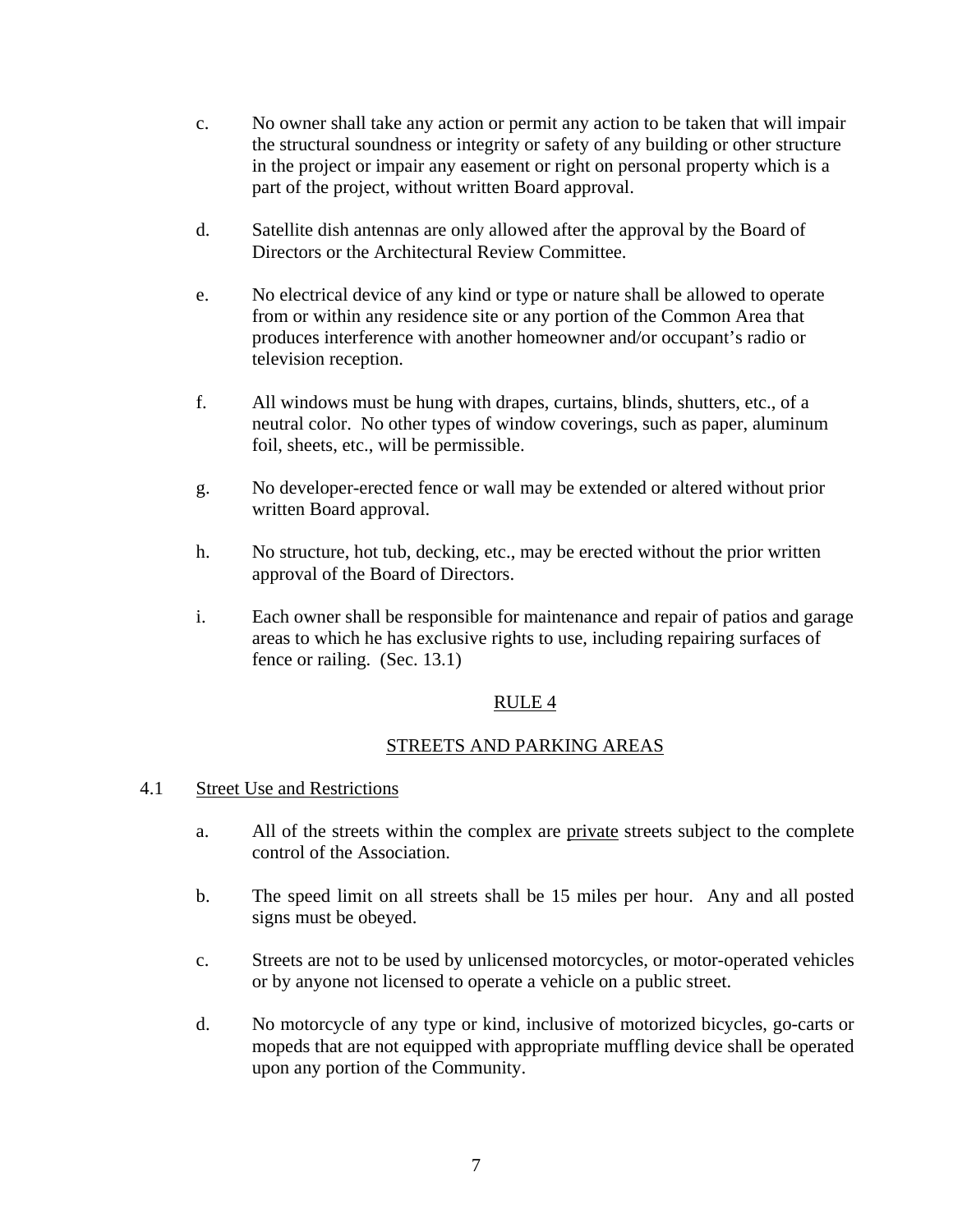- e. The movement and operation of any or all vehicles is limited to the paved roadways and respective parking areas of the Association property. No vehicles of any kind shall enter upon any portion of the landscaped areas or sidewalks. Sprinkler and lawn damage can occur easily.
- f. Any and all fire lanes must be kept clear at all times.
- g. Private streets and walkways within the Community may not be used as a playground area for use of bicycles, skates, skateboards, scooters, wagons, and other activities that may cause dangerous conditions for automobile operators and pedestrians.

### 4.2 Parking

- a. Visitor parking areas are for the short-term use of visitors only.
- b. Owners/tenants are required to utilize their garages for the parking of their vehicles. This also applies to frequent visitors.
- c. Garage doors must be kept closed at all times except for ingress and egress.
- d. Any vehicle that is parked within the Community on a continuous basis will be viewed as a resident's vehicle and is subject to towing at the owner's risk and expense. If a visitor's vehicle has been tagged and a homeowner feels that this was done in error, contact the Management Company immediately and provide the following very important information: license plate number, color, make, and model of vehicle, address and contact telephone number. If a vehicle has been tagged, it must be parked outside the Community until the Board of Directors gives permission to again park within the Community. If the Board gives permission and later views that this is no longer a visitor's because it is parked within the Community on a continuous basis, then the Board will give the required notification.
- e. Any vehicle in question will have a flyer (not a sticker) placed on it as a courtesy; then it will be tagged, with a stated deadline. The sticker will be the final notice; the vehicle will be subject to towing at any time after the sticker is placed on the vehicle. Notices are indefinite unless otherwise decided by the Board.
- f. Any unauthorized vehicle that is parked in the red curb areas is subject to immediate towing at the owner's risk and expense. This is to allow continuous access for emergency vehicles.
- g. Any vehicle that is parked in a Handicapped space without proper identification placard or license plate is subject to immediate towing at the owner's risk and expense.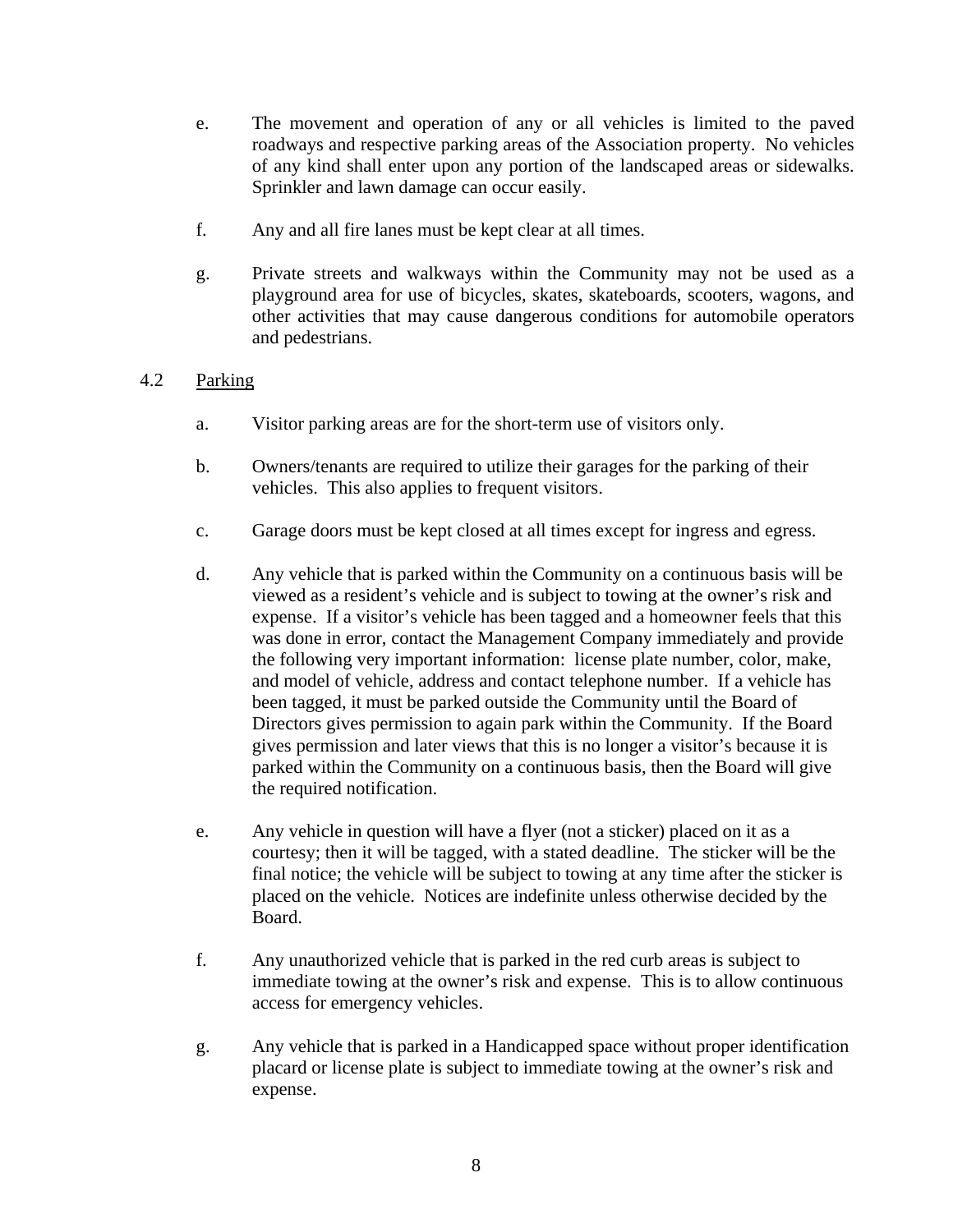- h. No vehicle shall be parked in such a manner as to impede or restrict the normal flow of street traffic.
- i. No motorhomes, boats, car haulers, or trailers (including house, utility, horse, box, and boat), pickup trucks with camper shells above cab level, and trucks over ¾ ton are to be parked anywhere within the Community.
- j. No owner/tenant shall park, store or keep anywhere within the Community any large commercial-type vehicle. Any vehicle that has an advertisement for any type of business, or lettering of the name of a business, with or without a telephone number or web address, is considered a commercial-type vehicle. Exceptions: Delivery services, moving in or out, and contractors, etc., on a temporary basis only.
- k. No inoperative vehicle of any kind or type, including vehicles with flat tires and unregistered vehicles, shall be allowed to stand on or within any street, parking area or any portion of the Community for more than twenty-four (24) hours. Those vehicles will be tagged, and then towed for violation. (Exception: vehicles parked within their owners' garage.)
- l. No repairs to any vehicle shall be allowed to be made on any portion of the streets or parking areas within the Community.
- m. Oil leaks/spills onto the common area asphalt are the owner's/resident's responsibility to clean immediately, in order to prevent damage to the asphalt. Should the Association have to clean the oil leak/spill, the owner of the lot will be subject to a cleaning charge of not less than fifty dollars (\$50.00).
- n. Any damage to lawn or landscaped areas caused by vehicles parked on them shall be repaired at the owner's expense.
- o. Any vehicle that has been found to be switching from the garage to the visitor parking area and back, in an attempt to evade detection, will be towed and the owner of said vehicle will be subject to an evasion charge of not less than one hundred dollars (\$100.00), for each incident.
- p. When and where applicable, the foregoing shall apply to all tenants, guests, invitees, and to all persons when upon the property of Durango Trails Homeowners Association.
- q. The Board of Directors may and shall use its own reasonable discretion as to the removal of any vehicle appearing in violation of any of the above Rules and Regulations, and may have it towed away at its owner's risk and expense, and shall be held harmless in so doing.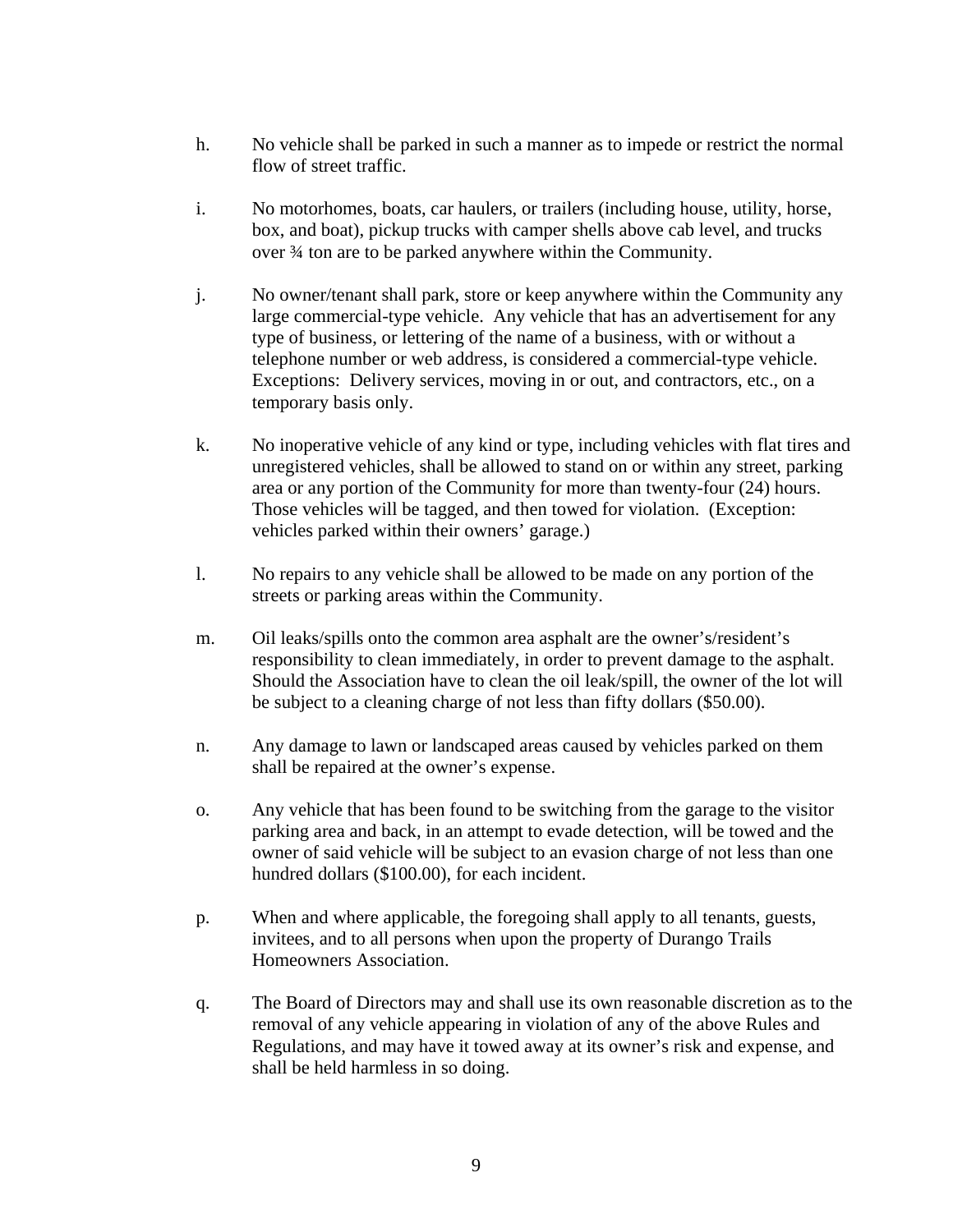## **PETS**

## 5.1 General

- a. No more than **two** common household pets are permitted per unit.
- b. No animal shall be kept, bred or maintained for commercial purposes.

### 5.2 Control of Pets

- a. Owner(s) of a pet shall at all times be fully responsible for its care. Owner(s) shall at all times be in full and complete control of said pet and shall not allow it to create a nuisance. The owner(s) of the pet shall be solely responsible for the prompt and immediate removal of all feces deposited on the Common and patio areas, as well as the landscaped areas in, and surrounding, the Community.
- b. No pet shall be permitted outside the occupant's lot or on any Common Area unless secured by leash or suitable restraint. Any pet found running loose will be reported to the Animal Control Center.
- c. No pets of any kind are to be tied to trees, stakes, or any exterior building structure in the Common Area.
- d. Excessive barking and other pet noises that are deemed to be a nuisance to the Association members are not permissible. Animal owners with pets that create a nuisance (i.e., howling or barking excessively) are subject to a one hundred dollar (\$100.00) nuisance charge for **each** occurrence.
- e. The owner and/or occupant shall indemnify and hold the Association harmless from any and all damage and/or injury incurred by any animal owned by or under the control of the owner and/or occupant.
- f. Animal owners who do not adhere to the leash law or who do not clean up after their pet in the Common Areas are subject to a one hundred dollar (\$100.00) cleaning charge for **each** occurrence.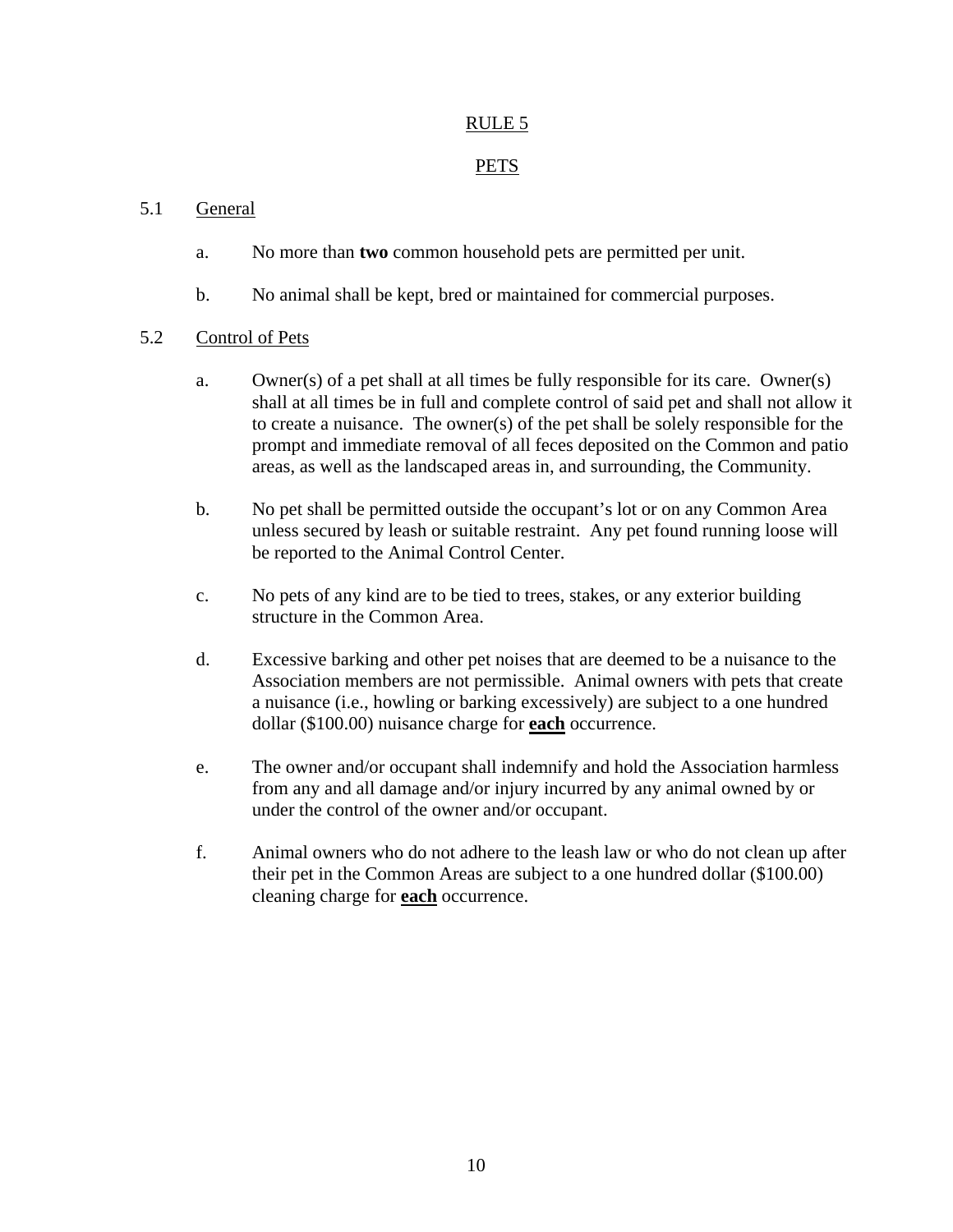### **SIGNS**

6.1

a. No signs of any kind shall be displayed to the public view or from any part of the Property without the prior written approval of the Board of Directors. The exception being, Real Estate signs of standard size, 18"x24" advertising a lot for sale, lease, or rent, placed in a window only. No other signs will be allowed.

### RULE 7

### **ASSESSMENTS**

7.1

- a. Payments are due and payable on the  $1<sup>st</sup>$  day of each month and are delinquent if not paid within fifteen (15) days of the due date.
- b. Approximately 15 days after the due date, a **\$15.00 late charge** will be applied for each month the assessment remains delinquent.
- c. Approximately 30 days after the due date, interest at the rate of 18% per annum shall accrue on the delinquent balance.
- d. Approximately 60 days after the due date, an "Intent to Lien" letter will be mailed to the owner by prepaid, return receipt mail and regular mail, resulting in a collection charge of no less than \$45.00.
- e. Approximately 90 days after the due date, a collection agency or an attorney shall file a lien on the property if the account is not paid in full. Foreclosure proceedings on past due accounts shall continue as detailed in the governing documents. Homeowners should be aware that these fees and costs for these proceedings are substantial. **Attorney's fees may be substantially higher than a collection agency's costs.**
- f. All expenses and interest incurred for the collection of a delinquent assessment shall be the sole responsibility of the property owner and payable prior to removal of delinquency.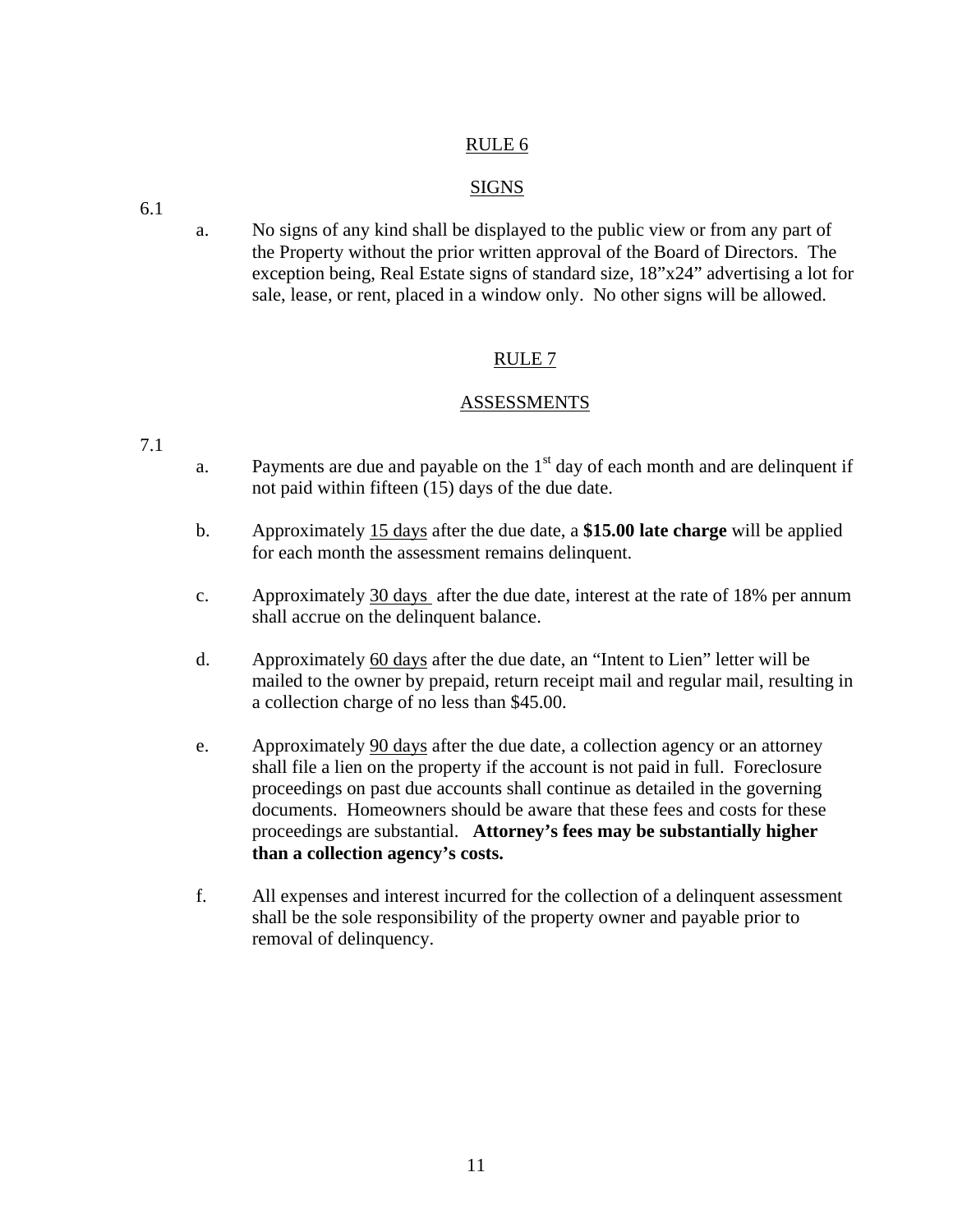### GENERAL

### 8.1 Refuse Control

- a. No garbage, refuse, discards or obnoxious or offensive materials shall be permitted to accumulate on any portion of the subject property, and the homeowner and/or occupant thereof shall cause all garbage and other like materials to be disposed of by, and in accordance with, accepted sanitary practice.
- b. All refuse must be deposited in the appropriate containers.
- c. No owner and/or occupant shall keep or permit to be kept any unsightly object or objects in and about his lot which are visible from the exterior of such lot.

### 8.2 General

- a. Radios, stereos, musical instruments, party activities, car horns, and other noise sources shall be restricted at all times to a level that is not disturbing to other residents. Noise problems may be reported by any resident, **in writing**, to Management.
- b. Peace disturbance is a police matter, and the affected unit owner or resident is responsible for calling the police and registering a complaint.
- c. No owner shall maintain, cause to be maintained, or permit to be maintained any nuisance in and about the complex. The Board shall, in its sole discretion, determine what shall constitute a nuisance.
- d. The Board of Directors, managing agent, and each owner and/or occupant shall have the right to prevent or stop violation of any of these rules and regulations by injunction or other lawful procedure and to recover damages resulting from such violation, including interest thereon, attorney fees and cost of suit.
- e. No action or condition may exist that is in violation of any local, county, state or federal law or ordinance.
- f. All complaints and notices to the Board of Directors must be in writing and include the unit owner's name, address and phone number. The Board will not take action on unsigned complaints or notices. Tenant complaints must come from the unit owner.
- g. Holiday decorations are permitted; however, they must be removed at the end of each holiday.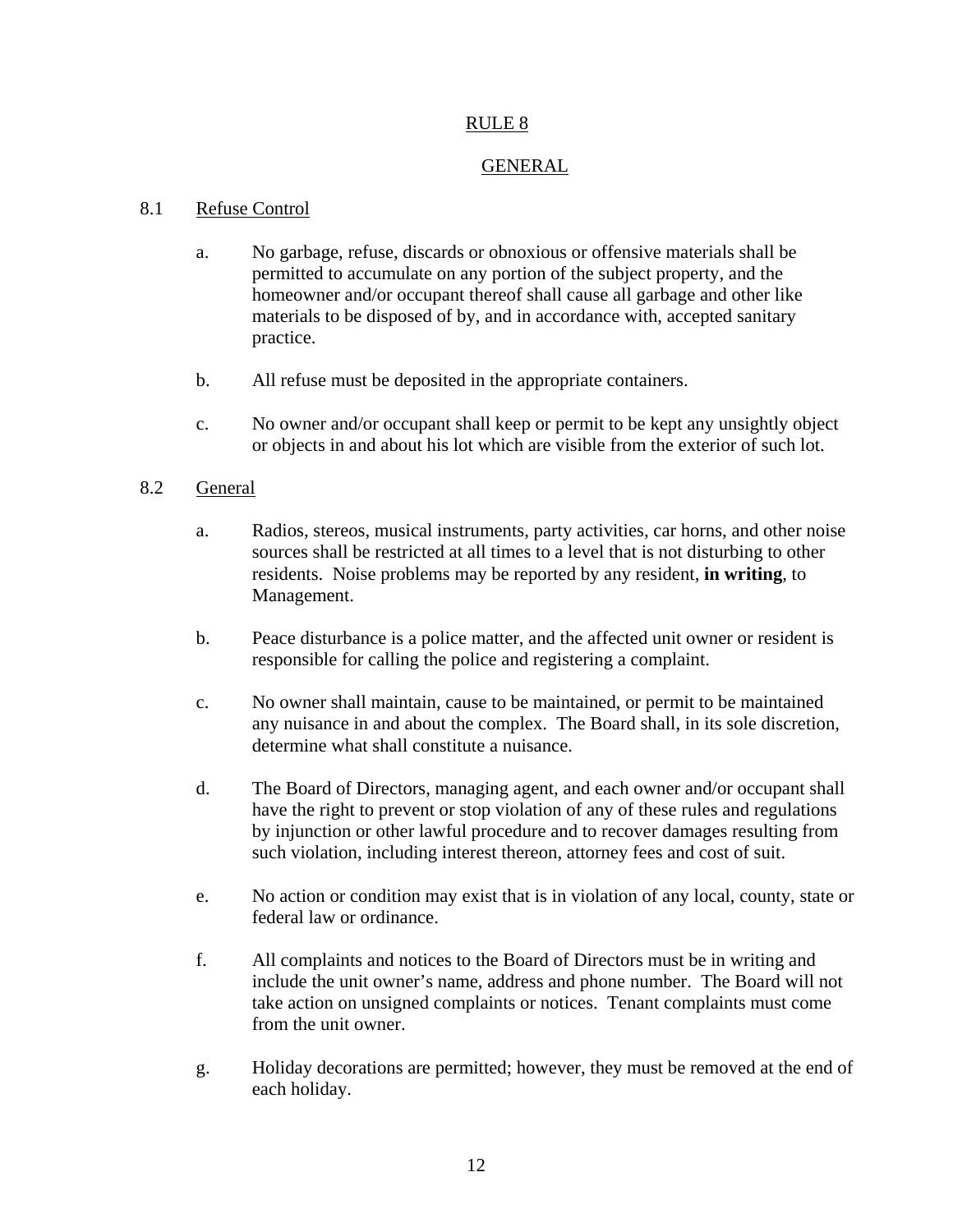### RECREATIONAL FACILITIES – GENERAL

#### 9.1

- a. Anyone using the recreational facilities does so at their own risk.
- b. Collecting litter and repairing damage created by any resident or their guests is the sole responsibility and expense of the owner and/or occupant.
- c. No pets of any kind shall be permitted in or about any recreational facility.
- d. Owners and/or occupants shall have priority over any guests in the use of any facility, at all times.
- e. Loud radios and portable television sets, excessive shouting, rowdy behavior and dangerous horseplay shall not be allowed. Violators will be admonished to correct their behavior, and failure to do so may cause the Board to assess a nuisance charge and suspend the right to use the facilities for a period of time.
- f. Owners who are delinquent in payment of assessments may have their right to use the facilities suspended for a period of time.

### RULE 10

#### POOL AND SPA RULES

#### 10.1 General

a. The swimming pool area is operated primarily for the use and enjoyment of the residents. The use of these facilities by guests is a privilege.

#### 10.2 Rules

- a. Any person using the pool/spa does so at their own risk as there is NO LIFEGUARD on duty.
- b. Appropriate swimsuits shall be worn. No cut-offs or other makeshift attire will be permitted.
- c. Towels, clothing and all other items must be removed from the pool or spa area when the owner/guest departs.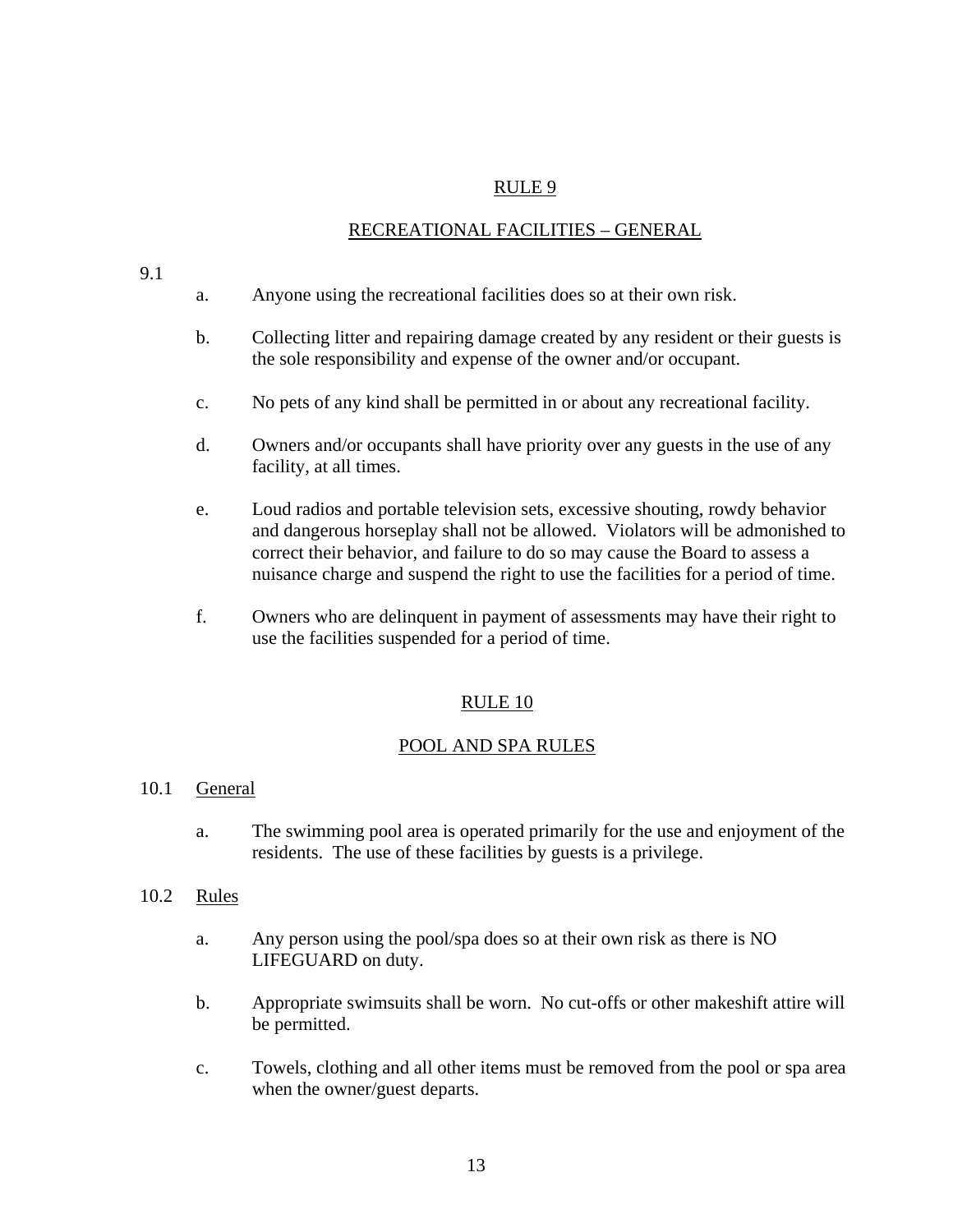- d. Lifesaving equipment is for EMERGENCY USE ONLY.
- e. No glass of any kind will be permitted within the pool or spa confine. This includes glass lotion bottles, beverage bottles, ashtrays, and drinking tumblers. Plates, glasses, or other such items in the pool or spa area must be unbreakable.
- f. Only soft drinks are permitted in the pool/spa area, and only in unbreakable containers.
- g. Absolutely NO food of any kind, including gum and candy, is permitted in the immediate pool/spa area.
- h. Entrance to the pool or spa is via the gates ONLY. Scaling the fence is PROHIBITED. The pool/spa gate must be fully closed upon entering and exiting the pool area. The gate may not be propped open for any reason.
- i. Adjustment of any control regulating the pool, spa lights or other common services is **PROHIBITED**.
- j. Replacement restroom keys may be purchased from management at a cost of \$25.00
- k. The pool/spa is open 24 hours a day. Unreasonable noise of any kind is prohibited between the hours of 10:00 p.m. and 8:00 a.m. Pool and spa will be closed from November  $1<sup>st</sup>$  through March  $31<sup>st</sup>$ .
- l. Only battery-operated radios or stereos with headphones are allowed in the pool area.
- m. The use of the spa by pregnant women, elderly people, persons with heart conditions, diabetes or high or low blood pressure, or other health problems, may be dangerous and must be avoided.
- n. No persons under the age of 16 are allowed in the pool or spa area unless accompanied by a person over 18 years of age.
- o. Each person over 18 years of age may only supervise a maximum of three children under the age of 16.
- p. Children will adhere to the same standard of behavior as an adult. There will be no rowdiness, noise, jumping, or interference with other leisure swimmers.
- q. No running, pushing, cannonballing, diving or splashing is allowed in the pool area or spa area.